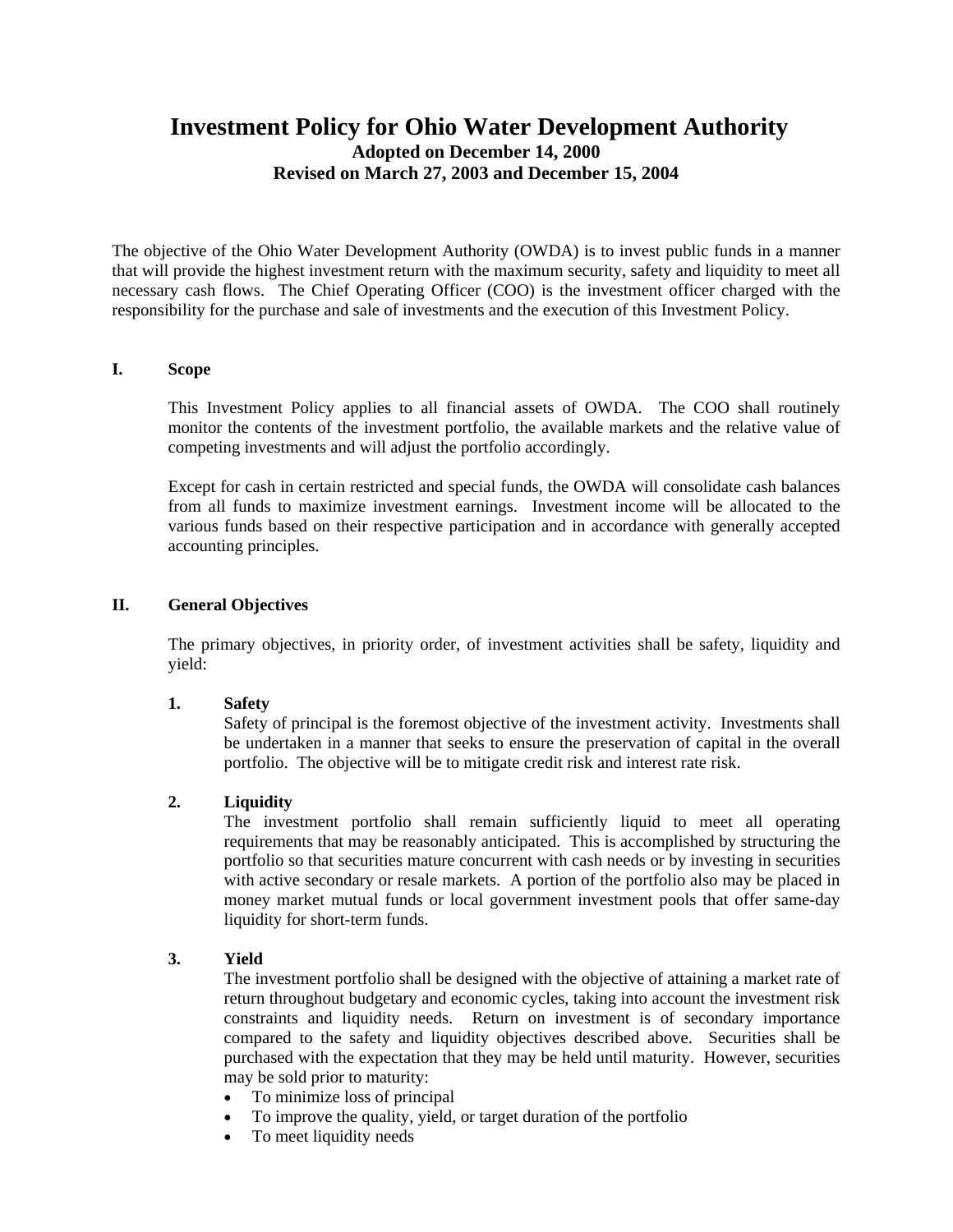### **III. Standards of Care**

#### **1. Prudence**

The standard of prudence to be used by investment officials shall be the "prudent person" standard and shall be applied in the context of managing an overall portfolio. Investments shall be made with judgment and care, under circumstances then prevailing, which persons of prudence, discretion and intelligence exercise in the management of their own affairs, not for speculation, but for investment, considering the probable safety of their capital as well as the probable income to be derived.

### **2. Ethics and Conflicts of Interest**

Officers and employees involved in the investment process shall refrain from personal business activity that could conflict with the proper execution and management of the investment program, or that could impair their ability to make impartial decisions. Employees and investment officials shall disclose any material interests in financial institutions with which they conduct business. They shall further disclose any personal financial/investment positions that could be related to the performance of the investment portfolio. Employees and officers shall refrain from undertaking personal investment transactions with the same individual with whom business is conducted on behalf of the OWDA.

### **3. Delegation of Authority**

Authority to manage the investment program is granted to the COO, hereinafter referred to as investment officer. The investment officer shall be responsible for all transactions undertaken and shall establish a system of controls to regulate the activities of subordinate officials. No person may engage in an investment transaction except as provided under the terms of this policy and the procedures established by the investment officer.

### **IV. Suitable and Authorized Investments**

The following investments will be permitted by this policy:

- 1. United States Treasury bills, notes, bonds, or any other obligations or securities issued by the United States Treasury or any other obligations guaranteed as to principal and interest by the United States (excluding investment in stripped principal or interest obligations of such eligible obligations).
- 2. Bonds, note, debentures, or any other obligations or securities issued by any federal government agency or instrumentality, including but not limited to,
	- Federal National Mortgage Association
	- Federal Home Loan Bank
	- Federal Farm Credit Bank
	- Federal Home Loan Mortgage Association
	- Government National Mortgage Association

All federal agency securities shall be direct issuances of federal government agencies or instrumentalities.

- 3. Interim deposits in authorized depositories, provided those deposits are properly insured or collateralized.
- 4. Bonds and other obligations of this state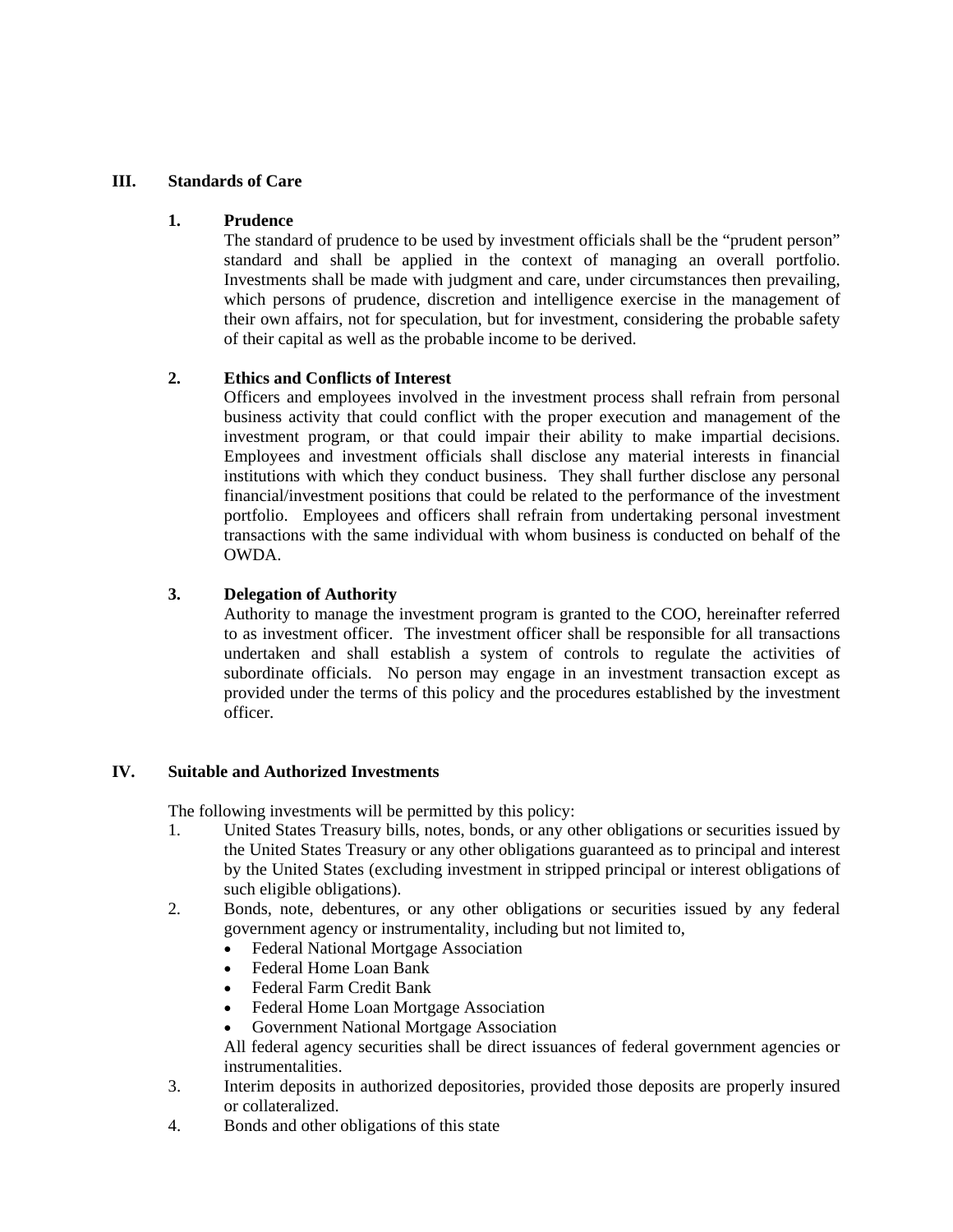- 5. Direct and general obligations of any State of the United States, to the payment of which the full faith and credit of such State are pledged and that are rated in one of the two highest rating categories for short-term obligations and one of the three highest rating categories for long-term obligations.
- 6. No-load money market mutual funds consisting exclusively of obligations described in (1) or (2) and repurchase agreements secured by such obligations, provided that investments in securities are made only through eligible financial institutions.
- 7. Investment agreements that allow for total flexibility of draws at par without a breakage fee and deposits at the original rate provided that the collateral subject to such agreements are marked to market daily and are collateralized by government obligations or government certificates (see definitions below), or obligations issued, guaranteed or collateralized by GNMA, FNMA, or FHLMC. Collateral substitution is allowed provided that required margin levels are met. Margin levels are determined by collateral type and approved by the OWDA. Providers of investment agreements must be insurance companies, commercial banks, broker/dealers or other financial institutions whose obligations are rated in the highest short-term categories or one of the top three long-term categories by Moody's and/or Standard & Poor's. The maximum maturity of any investment agreement shall be ten years.

"Government Obligations" refers to direct and general obligations of, or obligations in which the timely payment of principal and interest are unconditionally guaranteed by, the United States of America.

"Government Certificates" refers to (in the case of Government Obligations) evidences of ownership of proportionate interest in future interest or principal payments of Government Obligations, including depository receipts thereof. Investments in such proportionate interest must be limited to circumstances wherein (i) a bank or trust company acts as custodian and holds the underlying Government Obligations; (ii) the owner of the investment is the real party in interest and has the right to proceed directly and individually against the obligor on the underlying Government Obligations, and (iii) the underlying Government Obligations are held in a special account, segregated from the custodian's general assets, and are not available to satisfy any claim of the custodian, any person claiming through the custodian or any person to whom the custodian may be obligated.

- 8. The Ohio subdivision's fund, STAROhio
- 9. Up to 25% of interim moneys available for investment in either of the following:
	- A. Commercial paper notes issued by an entity that has assets exceeding \$500 million and:
		- 1) are rated at the time of purchase in the highest two classifications established by at least two nationally recognized standard rating services.
		- 2) the aggregate value of the notes does not exceed 10% of the aggregate value of the outstanding commercial paper of the issuing corporation.
		- 3) the notes mature not later than 180 days after purchase.
	- B. Bankers acceptances of banks that are insured by the Federal Deposit Insurance Corporation and:
		- 1) the obligations are eligible for purchase by the Federal Reserve System.
		- 2) the obligations mature not later than 180 days after purchase.
- 10. Repurchase agreements, (i) the maturities of which are 30 days or less or (ii) the maturities of which are longer than 30 days and not longer than one year, provided the collateral subject to such agreements are marked to market daily, and in either case are entered into with financial institutions such as banks or trust companies organized under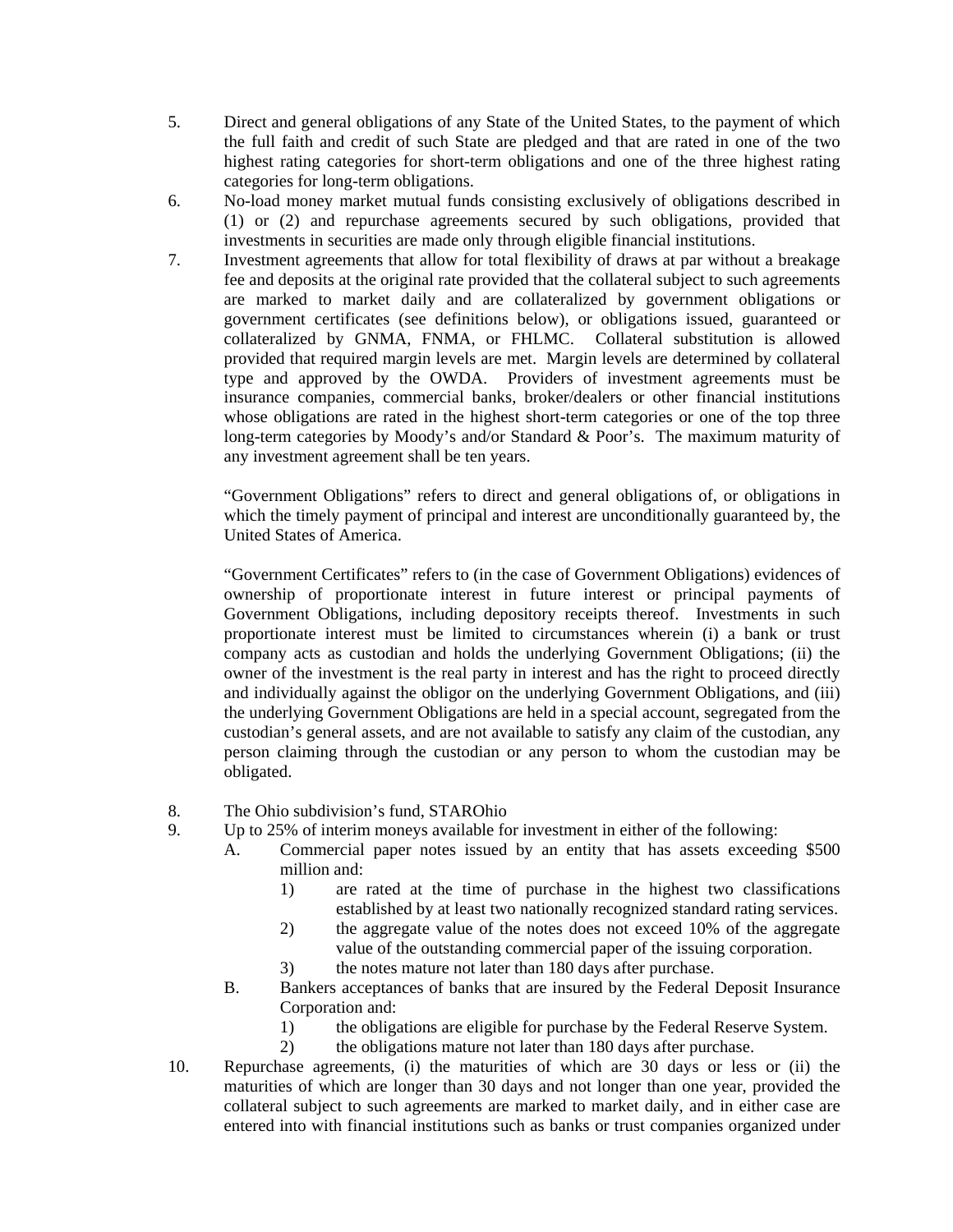State law or national banking associations, insurance companies, or government bond dealers reporting to, trading with, and recognized as a primary dealer by, the Federal Reserve Bank of New York and a member of the Security Investors Protection Corporation with debt rated "A" or commercial paper rated "A-1" by Standard & Poor's or "A" or "Prime-1" by Moody's. Notwithstanding anything herein to the contrary, a repurchase agreement may have a maturity longer than one year if such agreement permits the Authority to withdraw all or any portion of the principal amount covered by such agreement on demand at par and without substantial penalty or premium. The repurchase agreement shall be collateralized by government obligations or government certificates (see definitions below), or obligations issued, guaranteed or collateralized by GNMA, FNMA, or FHLMC. The repurchase agreement securities and, to the extent necessary, Government Obligations and Government Certificates or obligations described in paragraph (IV)(7), exclusive of accrued interest, shall be maintained at a required margin level. Margin levels are determined by collateral type and approved by the OWDA. In addition, the provisions of the repurchase agreement shall meet the following additional criteria:

- A. the third party (who shall not be the provider of the collateral) has possession of the repurchase agreement securities and the Government Obligations and Government Certificates as agent for the Trustee or the Authority;
- B. failure to maintain the requisite collateral levels will require the third party having possession of the securities to liquidate the securities immediately; and
- C. the third party having possession of the securities has a perfected, first priority security interest in the securities.

Nothing in this paragraph shall be construed as authorizing the Authority to enter into reverse repurchase transactions involving moneys or investments on deposit in any Special Funds.

For the purposes of financial reporting, all of the investments listed above,except for StarOhio (8) and money market funds (6), are to be classified as investments, and not cash or cash equivalents. Cash and cash equivalents shall consist of Cash, StarOhio, and Money Market Funds.

### **V. Maximum Maturity**

With the exception of securities held as collateral for a written repurchase agreement, any investment must mature within five years from the date of settlement, unless the investment is matched to a specific obligation or debt of the OWDA.

#### **VI. Safekeeping and Custody**

All security transactions, including collateral for repurchase agreements, shall be conducted on a delivery-versus-payment basis. Securities will be held by a third party custodian designated by the COO and evidenced by safekeeping receipts.

#### **VII. Internal Controls**

The investment officer is responsible for establishing and maintaining an internal control structure designed to ensure that the assets of the OWDA are protected from loss, theft or misuse.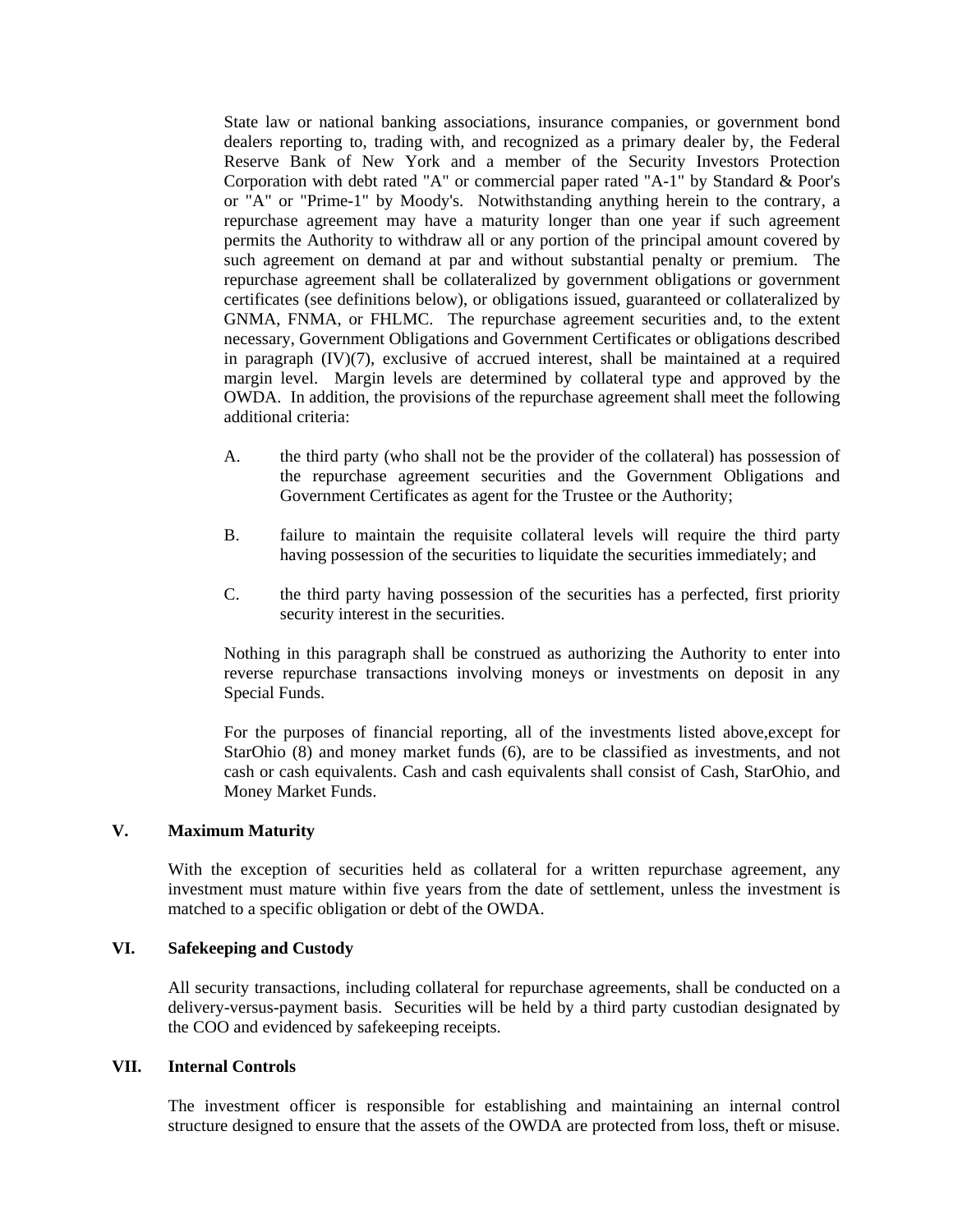The internal control structure shall be designed to provide reasonable assurance that these objectives are met. The concept of reasonable assurance recognizes that (1) the cost of a control should not exceed the benefits likely to be derived and (2) the valuation of costs and benefits requires estimates and judgements by management. Accordingly, the investment officer shall establish a process for an annual independent review by an external auditor to assure compliance with policies and procedures.

#### **VIII. Reporting**

The investment officer shall prepare an investment report at least quarterly that provides an analysis of the current investment portfolio. This management summary will be prepared in a manner, which will allow the OWDA to ascertain whether investment activities during the reporting period have conformed to the investment policy. The report should be provided to the investment officer and all other designated parties.

The market value of the portfolio shall be calculated regularly in compliance with all governing statutes and accounting procedures. This will ensure that review of the investment portfolio, in terms of value and price volatility, has been performed consistent with current mark-to-market practices.

#### **IX. Authorized Investment Advisors/Brokers**

The COO and the OWDA may elect to use a broker and/or investment advisor to implement this investment policy. All brokers, advisors, and financial institutions initiating transactions with the OWDA must acknowledge their agreement to abide by the content of this investment policy.

#### **Approval of the Investing Authority**

The investment policy dated December 15, 2004 is, hereby, approved by the Investing Authority:

Scott Campbell, COO Date

 $\overline{\phantom{a}}$  ,  $\overline{\phantom{a}}$  ,  $\overline{\phantom{a}}$  ,  $\overline{\phantom{a}}$  ,  $\overline{\phantom{a}}$  ,  $\overline{\phantom{a}}$  ,  $\overline{\phantom{a}}$  ,  $\overline{\phantom{a}}$  ,  $\overline{\phantom{a}}$  ,  $\overline{\phantom{a}}$  ,  $\overline{\phantom{a}}$  ,  $\overline{\phantom{a}}$  ,  $\overline{\phantom{a}}$  ,  $\overline{\phantom{a}}$  ,  $\overline{\phantom{a}}$  ,  $\overline{\phantom{a}}$